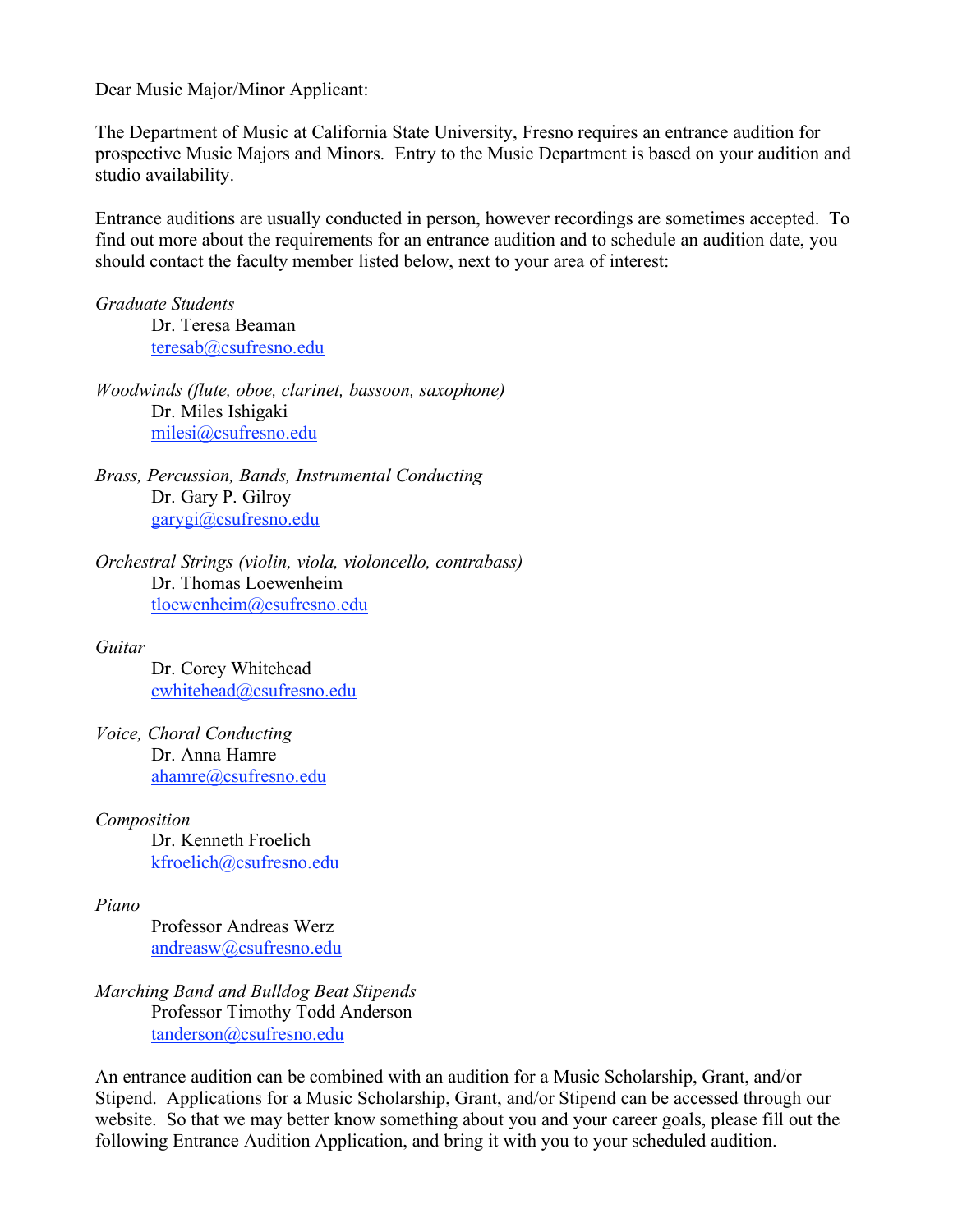## **California State University, Fresno Department of Music Entrance Audition Application Background & Preparation**

| Date: $\frac{1}{\sqrt{1-\frac{1}{2}}}\left\{ \frac{1}{2}, \frac{1}{2}, \frac{1}{2}, \frac{1}{2}, \frac{1}{2}\right\}$ | Have you applied to the University? |  |
|-----------------------------------------------------------------------------------------------------------------------|-------------------------------------|--|
| Have you been accepted to the University?                                                                             |                                     |  |
| Desired Program of Study (check one):                                                                                 |                                     |  |
| <b>Bachelor of Arts Degree</b> (check option):                                                                        |                                     |  |
| Composition                                                                                                           |                                     |  |
| Music as a Liberal Art                                                                                                |                                     |  |
| Music Education <i>(check emphasis)</i> :                                                                             |                                     |  |
| Choral/Vocal Music                                                                                                    |                                     |  |
| <b>General Music</b>                                                                                                  |                                     |  |
| <b>Instrumental Music</b>                                                                                             |                                     |  |
|                                                                                                                       | Instrumental Performance Instrument |  |
|                                                                                                                       |                                     |  |
| Master of Arts Degree (check option):                                                                                 |                                     |  |
| <b>Music Education</b>                                                                                                |                                     |  |
| Performance <i>(check emphasis)</i> :                                                                                 |                                     |  |
| Composition                                                                                                           |                                     |  |
| Instrumental                                                                                                          | Instrument                          |  |
| Voice                                                                                                                 |                                     |  |
| Choral Conducting                                                                                                     |                                     |  |
| Instrumental Conducting                                                                                               |                                     |  |
| <b>Music Minor</b>                                                                                                    |                                     |  |
|                                                                                                                       |                                     |  |
| <b>Certificate of Special Study in Music Performance</b>                                                              |                                     |  |
| Instrument or Voice Type                                                                                              |                                     |  |